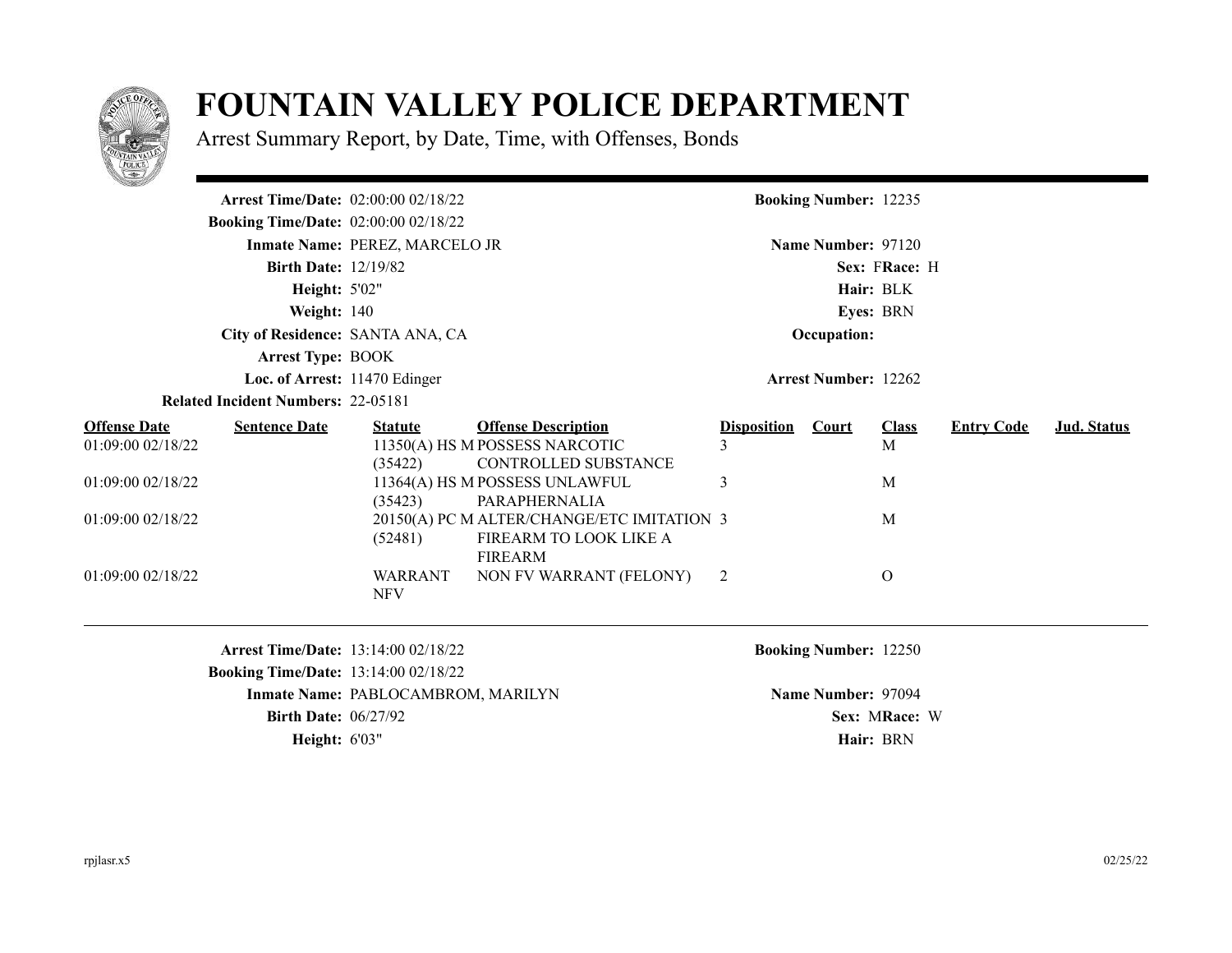|                                          | Weight: 240<br><b>Arrest Type: CITF</b>     | City of Residence: COSTA MESA, CA       |                                                              |                         | Eyes: BRN<br>Occupation:     |                   |                   |             |
|------------------------------------------|---------------------------------------------|-----------------------------------------|--------------------------------------------------------------|-------------------------|------------------------------|-------------------|-------------------|-------------|
|                                          | <b>Related Incident Numbers: 22-05242</b>   | Loc. of Arrest: Harbor and Lilac        |                                                              |                         | <b>Arrest Number: 12277</b>  |                   |                   |             |
| <b>Offense Date</b><br>13:14:00 02/18/22 | <b>Sentence Date</b>                        | <b>Statute</b><br>4462.5                | <b>Offense Description</b><br>False evidence of registration | <b>Disposition</b><br>3 | <b>Court</b>                 | <b>Class</b><br>M | <b>Entry Code</b> | Jud. Status |
|                                          | <b>Arrest Time/Date: 14:15:00 02/18/22</b>  |                                         |                                                              |                         | <b>Booking Number: 12228</b> |                   |                   |             |
|                                          | <b>Booking Time/Date: 14:15:00 02/18/22</b> | Inmate Name: MASON, BRIAN ANTHONY       |                                                              |                         | Name Number: 59914           |                   |                   |             |
|                                          | <b>Birth Date: 07/13/77</b>                 |                                         |                                                              |                         |                              | Sex: MRace: H     |                   |             |
|                                          | <b>Height: 5'07"</b>                        |                                         |                                                              |                         | Hair: BLK                    |                   |                   |             |
|                                          | Weight: 170                                 |                                         |                                                              |                         | Eyes: BRN                    |                   |                   |             |
|                                          | City of Residence: SANTA ANA, CA            |                                         |                                                              |                         | Occupation:                  |                   |                   |             |
|                                          | <b>Arrest Type: BOOK</b>                    |                                         |                                                              |                         |                              |                   |                   |             |
|                                          | Loc. of Arrest: 8956 Warner                 |                                         |                                                              |                         | <b>Arrest Number: 12255</b>  |                   |                   |             |
|                                          | <b>Related Incident Numbers: 22-05244</b>   |                                         |                                                              |                         |                              |                   |                   |             |
| <b>Offense Date</b><br>14:15:00 02/18/22 | <b>Sentence Date</b>                        | <b>Statute</b><br>314.1 PC F            | <b>Offense Description</b><br>INDECENT EXPOSURE W/PRIOR 3    | <b>Disposition</b>      | <b>Court</b>                 | <b>Class</b><br>M | <b>Entry Code</b> | Jud. Status |
| 14:15:00 02/18/22                        |                                             | (36056)<br><b>WARRANT</b><br>NFV (MISD) | NON FV WARRANT (MISD)                                        |                         |                              | M                 |                   |             |
|                                          | Arrest Time/Date: 16:35:00 02/18/22         |                                         |                                                              |                         | <b>Booking Number: 12229</b> |                   |                   |             |
|                                          | <b>Booking Time/Date: 16:35:00 02/18/22</b> |                                         |                                                              |                         |                              |                   |                   |             |
|                                          |                                             | Inmate Name: AVILA, BRIAN FERNANDO      |                                                              |                         | Name Number: 97093           |                   |                   |             |
|                                          | <b>Birth Date: 02/10/98</b>                 |                                         |                                                              |                         | Sex: MRace:                  |                   |                   |             |
|                                          | <b>Height: 5'06"</b>                        |                                         |                                                              |                         | Hair: BLK                    |                   |                   |             |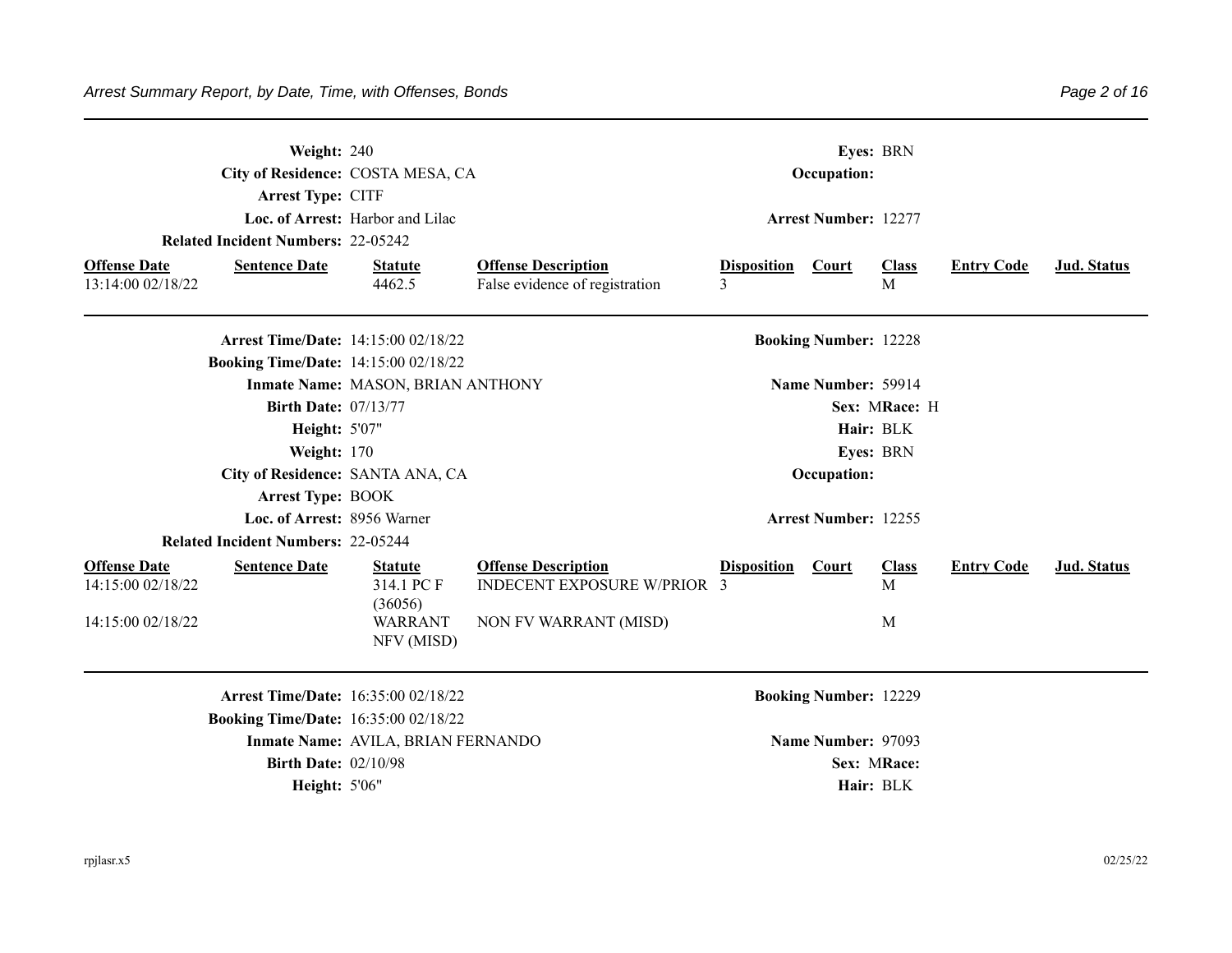|                                                               | Weight: 188<br>City of Residence: SANTA ANA, CA<br><b>Arrest Type: CITF</b><br><b>Related Incident Numbers: 22-05266</b> | Loc. of Arrest: Euclid and Talbert                   |                                                                                                                                            |                         | Occupation:<br><b>Arrest Number: 12256</b> | Eyes: BRN              |                   |                    |
|---------------------------------------------------------------|--------------------------------------------------------------------------------------------------------------------------|------------------------------------------------------|--------------------------------------------------------------------------------------------------------------------------------------------|-------------------------|--------------------------------------------|------------------------|-------------------|--------------------|
| <b>Offense Date</b><br>16:35:00 02/18/22<br>16:35:00 02/18/22 | <b>Sentence Date</b>                                                                                                     | <b>Statute</b><br>12500(a)<br>4462.5 VC M<br>(25065) | <b>Offense Description</b><br>Driving without valid driver lic<br>DISPLAY ON VEHICLE/PRESENT<br>TO OFFICER UNLAWFUL<br><b>REGISTRATION</b> | <b>Disposition</b>      | <b>Court</b>                               | <b>Class</b><br>M<br>M | <b>Entry Code</b> | <b>Jud. Status</b> |
|                                                               | <b>Arrest Time/Date: 00:27:51 02/19/22</b>                                                                               |                                                      |                                                                                                                                            |                         | <b>Booking Number: 12224</b>               |                        |                   |                    |
|                                                               | <b>Booking Time/Date: 00:27:51 02/19/22</b>                                                                              | Inmate Name: CONTRERAS, ROBERTO CARLOS               |                                                                                                                                            |                         | Name Number: 97085                         |                        |                   |                    |
|                                                               | <b>Birth Date: 06/05/83</b>                                                                                              |                                                      |                                                                                                                                            |                         |                                            | Sex: MRace: W          |                   |                    |
|                                                               | <b>Height: 6'01"</b>                                                                                                     |                                                      |                                                                                                                                            |                         |                                            | Hair: BRN              |                   |                    |
|                                                               | Weight: 230                                                                                                              |                                                      |                                                                                                                                            |                         |                                            | Eyes: BLU              |                   |                    |
|                                                               | City of Residence: GARDEN GROVE, CA                                                                                      |                                                      |                                                                                                                                            |                         | Occupation:                                |                        |                   |                    |
|                                                               | <b>Arrest Type: CITF</b>                                                                                                 |                                                      |                                                                                                                                            |                         |                                            |                        |                   |                    |
|                                                               |                                                                                                                          | Loc. of Arrest: EDINGER/MT OLANCHA                   |                                                                                                                                            |                         | <b>Arrest Number: 12251</b>                |                        |                   |                    |
|                                                               | <b>Related Incident Numbers: 22-05294</b>                                                                                |                                                      |                                                                                                                                            |                         |                                            |                        |                   |                    |
| <b>Offense Date</b><br>23:30:25 02/18/22                      | <b>Sentence Date</b>                                                                                                     | <b>Statute</b><br>(35423)                            | <b>Offense Description</b><br>11364(A) HS M POSSESS UNLAWFUL<br>PARAPHERNALIA                                                              | <b>Disposition</b><br>3 | <b>Court</b>                               | <b>Class</b><br>M      | <b>Entry Code</b> | Jud. Status        |
| 23:30:25 02/18/22                                             |                                                                                                                          | (35353)                                              | 11377(A) HS M POSSESS CONTROLLED<br><b>SUBSTANCE</b>                                                                                       | 3                       |                                            | M                      |                   |                    |

**Arrest Time/Date:** 04:08:00 02/19/22 **Booking Number:** 12227 **Booking Time/Date:** 04:08:00 02/19/22 **Inmate Name: ALEXANDER, DAVID LAWRENCE Name Number: 96041**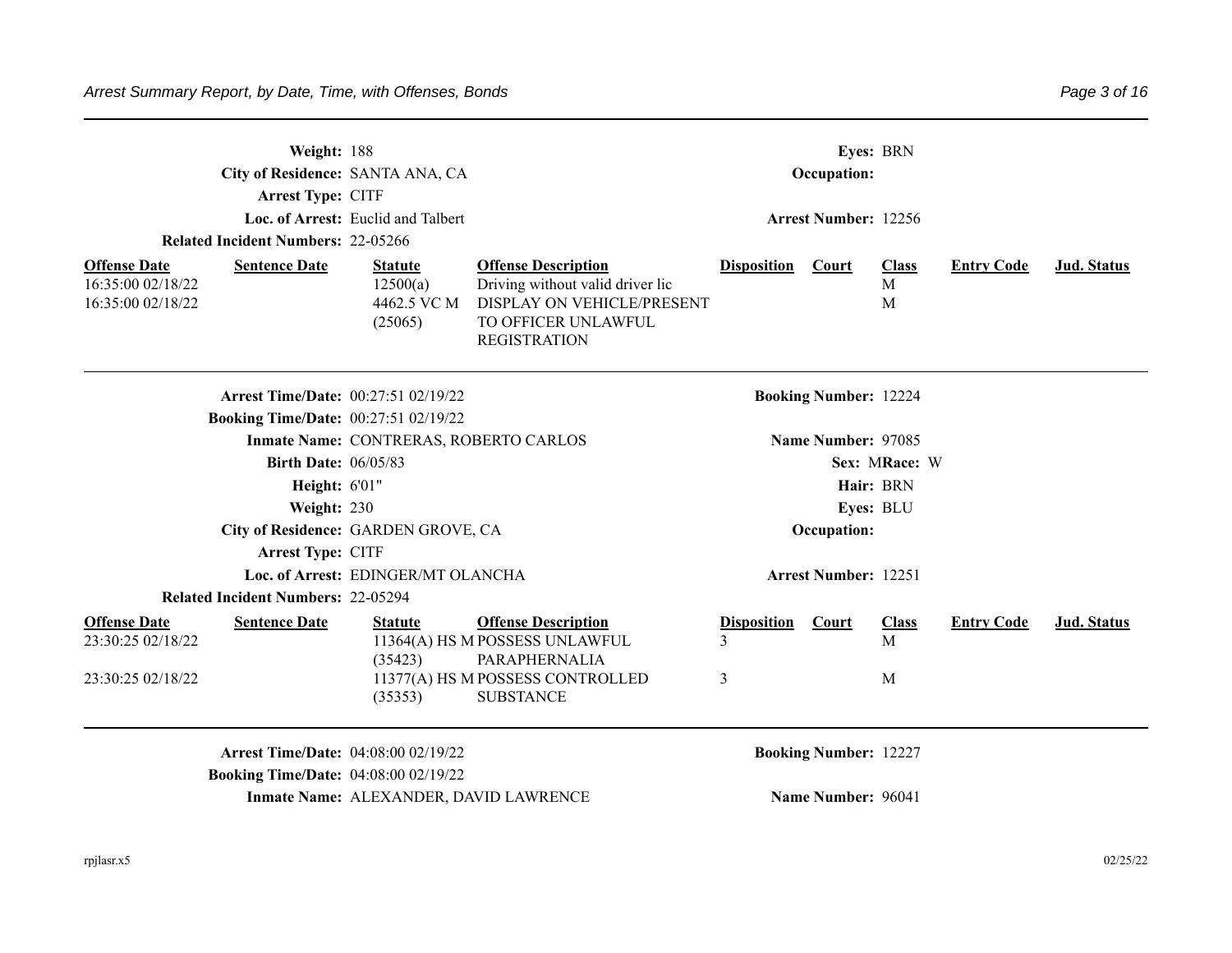| <b>Birth Date: 10/05/79</b><br><b>Height: 5'03"</b><br>Weight: 155<br>City of Residence: ONTARIO, CA<br><b>Arrest Type: BOOK</b><br><b>Related Incident Numbers: 22-05315</b> | Loc. of Arrest: $17080$ san mateo #G                  | Sex: MRace: H<br>Hair: BLK<br>Eyes: BRN<br>Occupation:<br><b>Arrest Number: 12254</b>                                   |                                    |                              |                           |                   |             |
|-------------------------------------------------------------------------------------------------------------------------------------------------------------------------------|-------------------------------------------------------|-------------------------------------------------------------------------------------------------------------------------|------------------------------------|------------------------------|---------------------------|-------------------|-------------|
| <b>Offense Date</b><br><b>Sentence Date</b><br>04:08:00 02/19/22                                                                                                              | <b>Statute</b><br>(35423)                             | <b>Offense Description</b><br>11364(A) HS M POSSESS UNLAWFUL<br>PARAPHERNALIA                                           | <b>Disposition</b><br>3            | Court                        | <b>Class</b><br>M         | <b>Entry Code</b> | Jud. Status |
| 04:08:00 02/19/22                                                                                                                                                             | <b>WARRANT</b><br>NFV (MISD)                          | NON FV WARRANT (MISD)                                                                                                   | 2                                  |                              | $\Omega$                  |                   |             |
|                                                                                                                                                                               | <b>Arrest Time/Date: 04:37:47 02/19/22</b>            |                                                                                                                         |                                    | <b>Booking Number: 12225</b> |                           |                   |             |
| <b>Booking Time/Date: 04:37:46 02/19/22</b>                                                                                                                                   |                                                       |                                                                                                                         |                                    |                              |                           |                   |             |
|                                                                                                                                                                               | Inmate Name: CEBALLOSGALLEGOS, LUIS<br><b>ANTONIO</b> |                                                                                                                         |                                    | Name Number: 69298           |                           |                   |             |
| <b>Birth Date: 03/25/88</b>                                                                                                                                                   |                                                       |                                                                                                                         |                                    |                              | Sex: MRace: H             |                   |             |
| <b>Height: 5'07"</b>                                                                                                                                                          |                                                       |                                                                                                                         |                                    |                              | Hair: BRO                 |                   |             |
| Weight: 200                                                                                                                                                                   |                                                       |                                                                                                                         |                                    |                              | Eyes: BRO                 |                   |             |
|                                                                                                                                                                               | City of Residence: SANTA ANA, CA                      |                                                                                                                         |                                    | Occupation:                  |                           |                   |             |
| <b>Arrest Type: BOOK</b>                                                                                                                                                      |                                                       |                                                                                                                         |                                    |                              |                           |                   |             |
|                                                                                                                                                                               | Loc. of Arrest: 16700 Harbor                          |                                                                                                                         |                                    | <b>Arrest Number: 12252</b>  |                           |                   |             |
| <b>Related Incident Numbers: 22-05311</b>                                                                                                                                     |                                                       |                                                                                                                         |                                    |                              |                           |                   |             |
| <b>Offense Date</b><br><b>Sentence Date</b><br>03:04:00 02/19/22                                                                                                              | <b>Statute</b><br>(48122)                             | <b>Offense Description</b><br>148(A)(1) PC MOBSTRUCT/RESIST/ETC<br>PUBLIC/PEACE<br>OFFICER/EMERGENCY MED<br><b>TECH</b> | <b>Disposition</b><br>$\mathbf{R}$ | <b>Court</b>                 | <b>Class</b><br>M         | <b>Entry Code</b> | Jud. Status |
| 03:04:00 02/19/22                                                                                                                                                             | (46028)                                               | 182(A)(1) PC F CONSPIRACY:COMMIT CRIME                                                                                  | 4                                  |                              | $\boldsymbol{\mathrm{F}}$ |                   |             |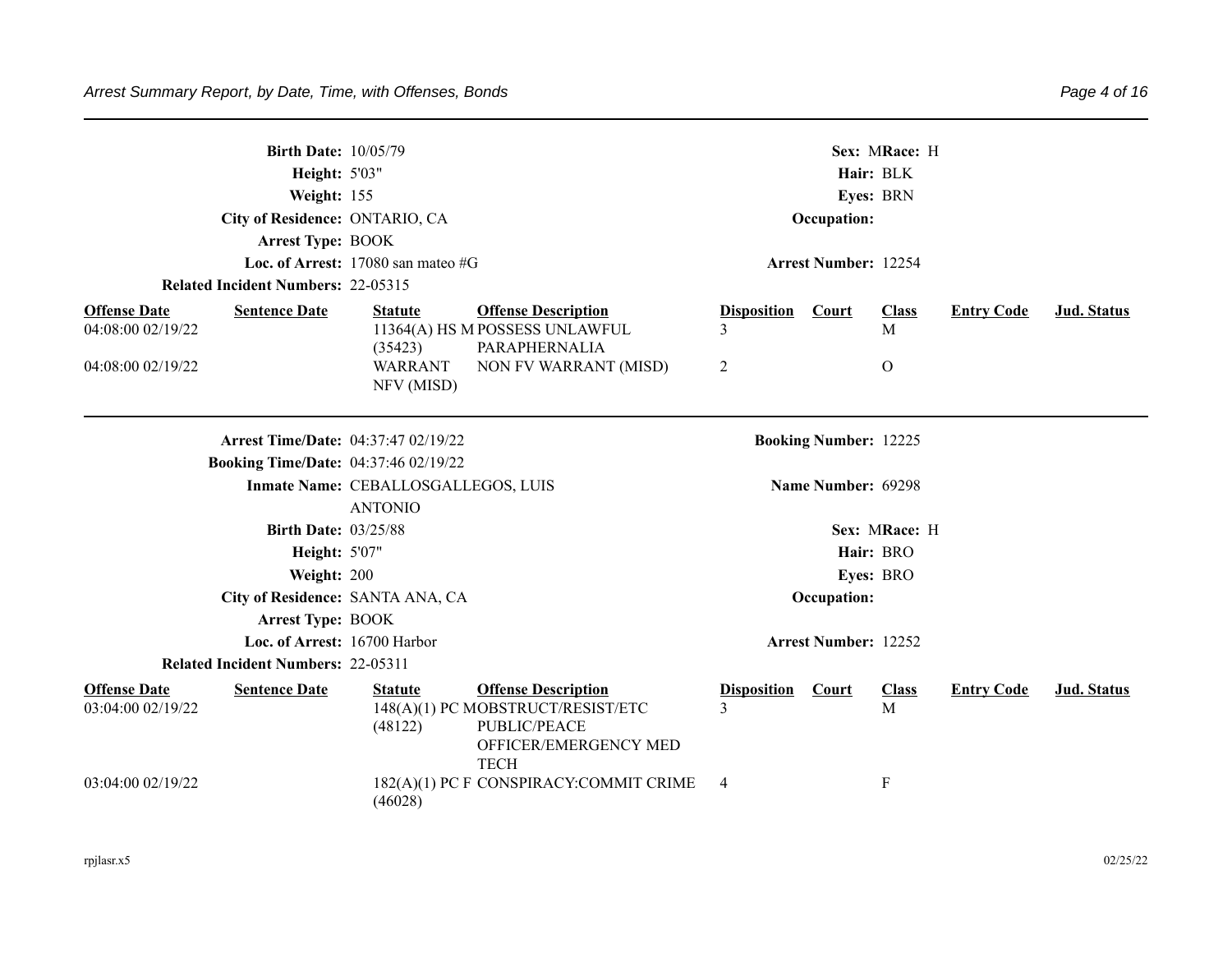| <b>Offense Date</b><br>03:04:00 02/19/22<br>03:04:00 02/19/22 | <b>Sentence Date</b>                        | <b>Statute</b><br>459 PC F<br>(22004)<br><b>WARRANT</b><br>NFV (MISD) | <b>Offense Description</b><br><b>BURGLARY</b><br>NON FV WARRANT (MISD)                                                  | <b>Disposition</b><br>4<br>$\overline{2}$ | Court                        | <b>Class</b><br>F<br>$\Omega$ | <b>Entry Code</b> | <b>Jud. Status</b> |
|---------------------------------------------------------------|---------------------------------------------|-----------------------------------------------------------------------|-------------------------------------------------------------------------------------------------------------------------|-------------------------------------------|------------------------------|-------------------------------|-------------------|--------------------|
|                                                               | <b>Arrest Time/Date: 04:43:37 02/19/22</b>  |                                                                       |                                                                                                                         |                                           | <b>Booking Number: 12226</b> |                               |                   |                    |
|                                                               | <b>Booking Time/Date: 04:43:37 02/19/22</b> |                                                                       |                                                                                                                         |                                           |                              |                               |                   |                    |
|                                                               |                                             | Inmate Name: HERNANDEZGONZALEZ, JULIO                                 |                                                                                                                         |                                           | Name Number: 97087           |                               |                   |                    |
|                                                               |                                             | <b>CESAR</b>                                                          |                                                                                                                         |                                           |                              |                               |                   |                    |
|                                                               | <b>Birth Date: 11/23/78</b>                 |                                                                       |                                                                                                                         |                                           |                              | Sex: MRace: H                 |                   |                    |
|                                                               | <b>Height: 5'07"</b>                        |                                                                       |                                                                                                                         |                                           |                              | Hair: BRO                     |                   |                    |
|                                                               | Weight: 200                                 |                                                                       |                                                                                                                         |                                           |                              | Eyes: BRO                     |                   |                    |
|                                                               | City of Residence: SANTA ANA, CA            |                                                                       |                                                                                                                         |                                           | Occupation:                  |                               |                   |                    |
|                                                               | <b>Arrest Type: BOOK</b>                    |                                                                       |                                                                                                                         |                                           |                              |                               |                   |                    |
|                                                               | Loc. of Arrest: 16700 harbor                |                                                                       |                                                                                                                         |                                           | <b>Arrest Number: 12253</b>  |                               |                   |                    |
|                                                               | <b>Related Incident Numbers: 22-05311</b>   |                                                                       |                                                                                                                         |                                           |                              |                               |                   |                    |
| <b>Offense Date</b><br>03:04:00 02/19/22                      | <b>Sentence Date</b>                        | <b>Statute</b><br>(48122)                                             | <b>Offense Description</b><br>148(A)(1) PC MOBSTRUCT/RESIST/ETC<br>PUBLIC/PEACE<br>OFFICER/EMERGENCY MED<br><b>TECH</b> | <b>Disposition</b><br>3                   | <b>Court</b>                 | <b>Class</b><br>M             | <b>Entry Code</b> | Jud. Status        |
| 03:04:00 02/19/22                                             |                                             | (46038)                                                               | 182(A)(1) PC MCONSPIRACY:COMMIT CRIME                                                                                   | $\overline{4}$                            |                              | $\mathbf{F}$                  |                   |                    |
| 03:04:00 02/19/22                                             |                                             | 459 PC F<br>(22004)                                                   | <b>BURGLARY</b>                                                                                                         | 4                                         |                              | $\mathbf{F}$                  |                   |                    |
| 03:04:00 02/19/22                                             |                                             | <b>WARRANT</b><br>NFV (MISD)                                          | NON FV WARRANT (MISD)                                                                                                   | $\overline{2}$                            |                              | $\mathbf{O}$                  |                   |                    |

**Arrest Time/Date:** 22:08:00 02/19/22 **Booking Number:** 12230 **Booking Time/Date:** 22:08:00 02/19/22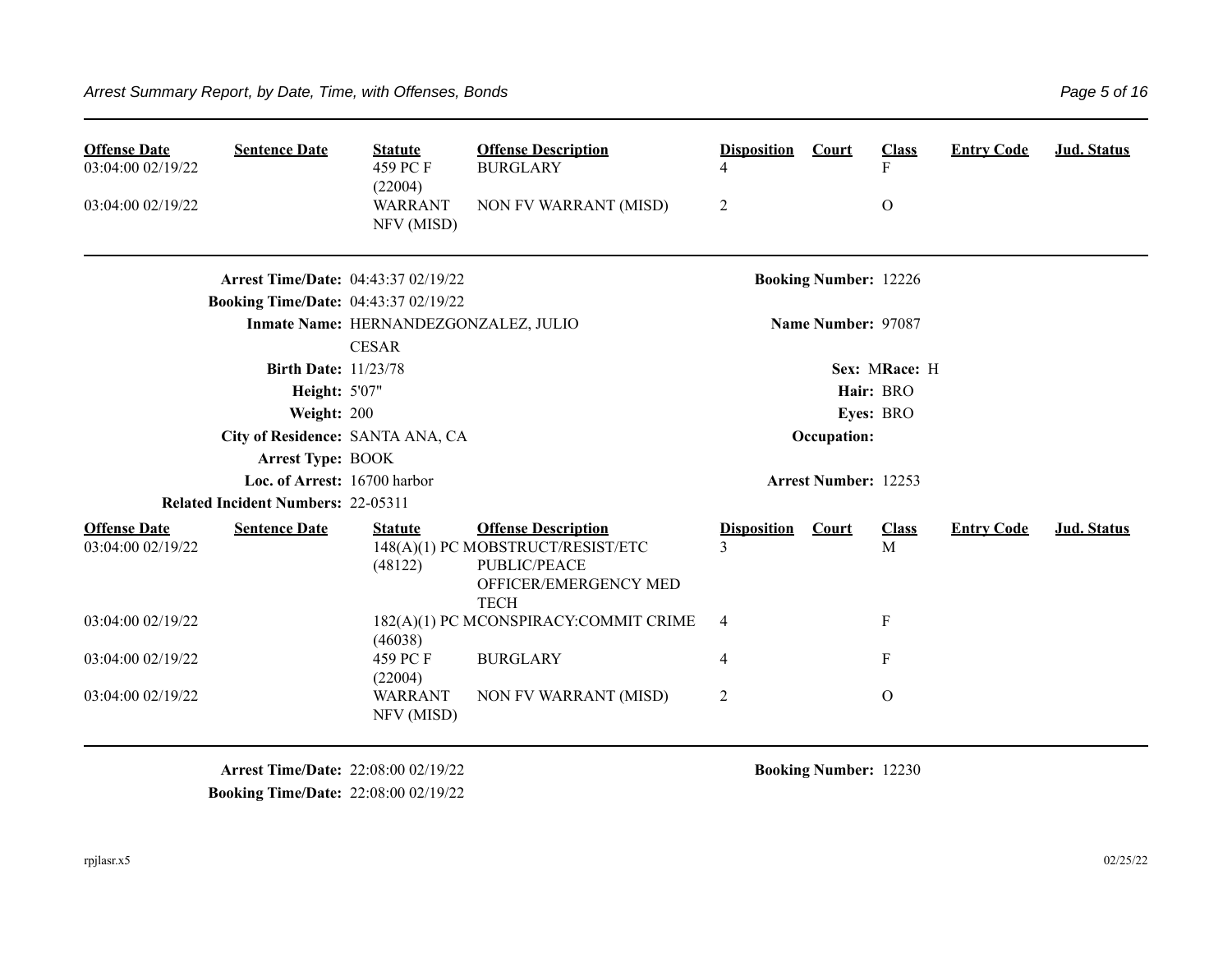|                                          |                                                                                           | Inmate Name: GALLARDO, TAVIO                   |                                                       |                                            | Name Number: 78655           |                          |                   |             |
|------------------------------------------|-------------------------------------------------------------------------------------------|------------------------------------------------|-------------------------------------------------------|--------------------------------------------|------------------------------|--------------------------|-------------------|-------------|
|                                          | <b>Birth Date: 02/19/86</b>                                                               |                                                |                                                       |                                            |                              | Sex: FRace: W            |                   |             |
|                                          | Height: 5'07"                                                                             |                                                |                                                       |                                            |                              | Hair: BLN                |                   |             |
|                                          | Weight: 124                                                                               |                                                |                                                       |                                            |                              | Eyes: GRN                |                   |             |
|                                          | City of Residence: SANTA ANA, CA                                                          |                                                |                                                       |                                            | Occupation:                  |                          |                   |             |
|                                          | Arrest Type: BOOK                                                                         |                                                |                                                       |                                            |                              |                          |                   |             |
|                                          |                                                                                           | Loc. of Arrest: 16650 HARBOR                   |                                                       |                                            | <b>Arrest Number: 12257</b>  |                          |                   |             |
|                                          | <b>Related Incident Numbers: 22-05386</b>                                                 |                                                |                                                       |                                            |                              |                          |                   |             |
| <b>Offense Date</b><br>22:08:00 02/19/22 | <b>Sentence Date</b>                                                                      | <b>Statute</b><br><b>WARRANT</b><br><b>NFV</b> | <b>Offense Description</b><br>NON FV WARRANT (FELONY) | <b>Disposition Court</b><br>$\overline{2}$ |                              | <b>Class</b><br>$\Omega$ | <b>Entry Code</b> | Jud. Status |
|                                          | <b>Arrest Time/Date: 22:08:00 02/19/22</b>                                                |                                                |                                                       |                                            | <b>Booking Number: 12231</b> |                          |                   |             |
|                                          | <b>Booking Time/Date: 22:08:00 02/19/22</b>                                               |                                                |                                                       |                                            |                              |                          |                   |             |
|                                          |                                                                                           | Inmate Name: NIELSON, DESTINEY ANGELINA        |                                                       |                                            | Name Number: 97107           |                          |                   |             |
|                                          | <b>Birth Date: 08/10/90</b>                                                               |                                                |                                                       |                                            |                              | Sex: MRace:              |                   |             |
|                                          | Height: 5'11"                                                                             |                                                |                                                       |                                            |                              | Hair: BLN                |                   |             |
|                                          | Weight: 185                                                                               |                                                |                                                       |                                            |                              | Eyes: BLU                |                   |             |
|                                          |                                                                                           | City of Residence: GARDEN GROVE, CA            |                                                       |                                            | Occupation:                  |                          |                   |             |
|                                          | <b>Arrest Type: BOOK</b>                                                                  |                                                |                                                       |                                            |                              |                          |                   |             |
|                                          |                                                                                           | Loc. of Arrest: 16650 HARBOR                   |                                                       |                                            | <b>Arrest Number: 12258</b>  |                          |                   |             |
|                                          | <b>Related Incident Numbers: 22-05386</b>                                                 |                                                |                                                       |                                            |                              |                          |                   |             |
| <b>Offense Date</b><br>22:08:00 02/19/22 | <b>Sentence Date</b>                                                                      | <b>Statute</b><br><b>WARRANT</b><br><b>NFV</b> | <b>Offense Description</b><br>NON FV WARRANT (FELONY) | <b>Disposition</b><br>$\mathfrak{D}$       | Court                        | <b>Class</b><br>$\Omega$ | <b>Entry Code</b> | Jud. Status |
|                                          | <b>Arrest Time/Date: 02:23:55 02/20/22</b><br><b>Booking Time/Date: 02:23:55 02/22/22</b> |                                                |                                                       |                                            | <b>Booking Number: 12239</b> |                          |                   |             |

**Inmate Name:** BRUNO, ANTHONY LUIGI **Name Number:** 97143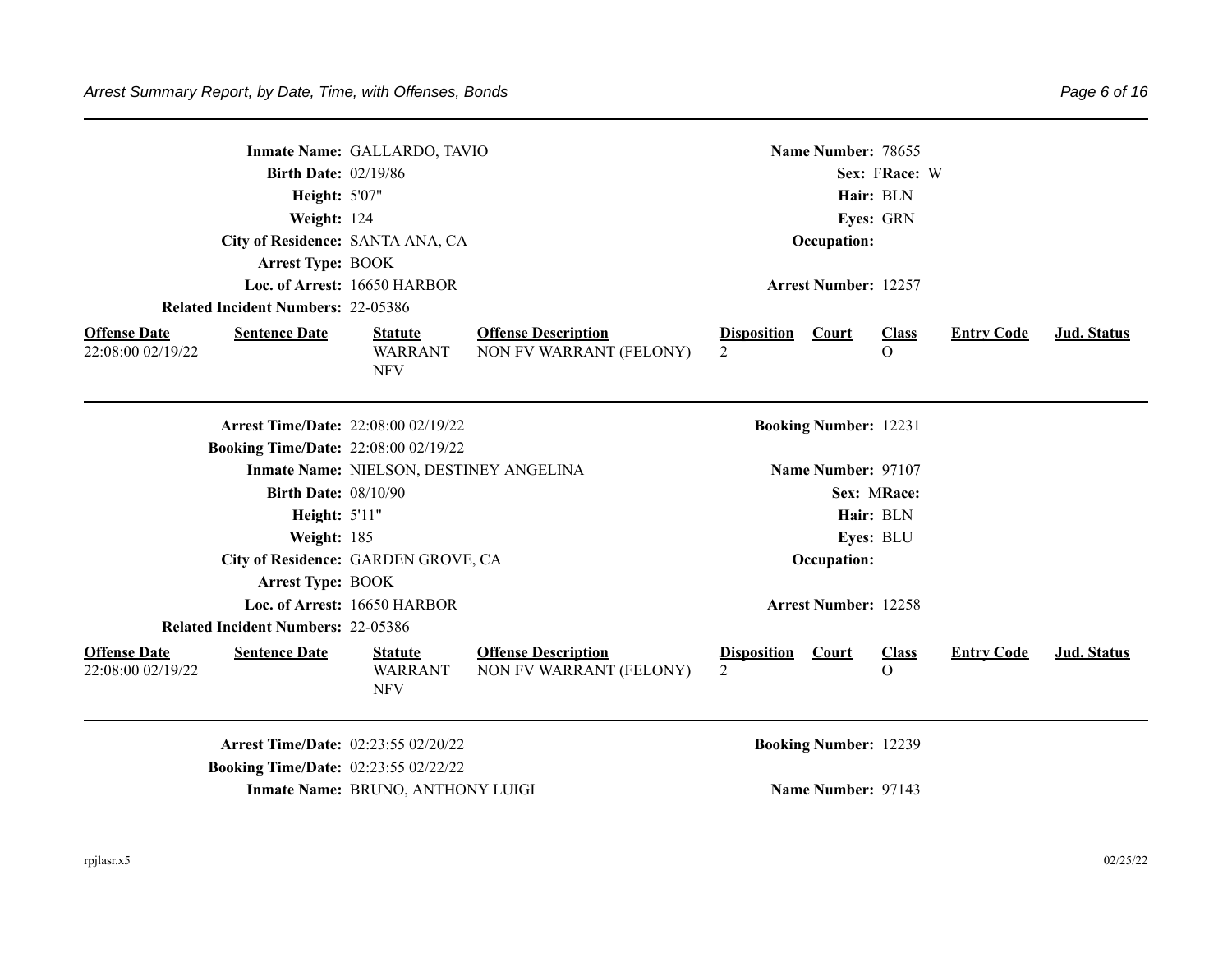| <b>Birth Date: 05/29/61</b><br>Height: 5'06"<br>Weight: 175      | City of Residence: COSTA MESA, CA                                                                          | Sex: MRace: H<br>Hair: BLK<br>Eyes: BLK<br>Occupation:                           |             |  |  |  |  |
|------------------------------------------------------------------|------------------------------------------------------------------------------------------------------------|----------------------------------------------------------------------------------|-------------|--|--|--|--|
| Arrest Type: CITF                                                |                                                                                                            |                                                                                  |             |  |  |  |  |
| <b>Related Incident Numbers: 22-05406</b>                        | Loc. of Arrest: PCH / Twin Dolphin                                                                         | <b>Arrest Number: 12266</b>                                                      |             |  |  |  |  |
|                                                                  |                                                                                                            |                                                                                  |             |  |  |  |  |
| <b>Offense Date</b><br><b>Sentence Date</b><br>02:06:00 02/20/22 | <b>Offense Description</b><br><b>Statute</b><br>11350(A) HS M POSSESS NARCOTIC                             | <b>Disposition</b><br>Court<br><b>Class</b><br><b>Entry Code</b><br>$\mathbf{M}$ | Jud. Status |  |  |  |  |
|                                                                  | (35422)<br>CONTROLLED SUBSTANCE                                                                            |                                                                                  |             |  |  |  |  |
| 02:06:00 02/20/22                                                | 11364(A) HS M POSSESS UNLAWFUL                                                                             | M                                                                                |             |  |  |  |  |
| 02:06:00 02/20/22                                                | (35423)<br>PARAPHERNALIA<br>11377(A) HS M POSSESS CONTROLLED                                               | M                                                                                |             |  |  |  |  |
|                                                                  | <b>SUBSTANCE</b><br>(35353)                                                                                |                                                                                  |             |  |  |  |  |
|                                                                  |                                                                                                            |                                                                                  |             |  |  |  |  |
| <b>Arrest Time/Date: 09:12:36 02/20/22</b>                       |                                                                                                            | <b>Booking Number: 12232</b>                                                     |             |  |  |  |  |
| <b>Booking Time/Date: 09:12:36 02/20/22</b>                      |                                                                                                            |                                                                                  |             |  |  |  |  |
|                                                                  | Inmate Name: HERNANDEZALVARADO, MARIO                                                                      | Name Number: 97092                                                               |             |  |  |  |  |
| <b>Birth Date: 03/11/81</b>                                      |                                                                                                            | Sex: MRace: A                                                                    |             |  |  |  |  |
| Height: 5'08"                                                    |                                                                                                            | Hair: BLK                                                                        |             |  |  |  |  |
| Weight: 180                                                      |                                                                                                            | Eyes: BRO                                                                        |             |  |  |  |  |
|                                                                  | City of Residence: HUNTINGTN BCH, CA                                                                       | Occupation:                                                                      |             |  |  |  |  |
| Arrest Type: CITF                                                |                                                                                                            |                                                                                  |             |  |  |  |  |
|                                                                  | Loc. of Arrest: Brookhurst and Talbert                                                                     | Arrest Number: 12259                                                             |             |  |  |  |  |
| <b>Related Incident Numbers: 22-05348</b>                        |                                                                                                            |                                                                                  |             |  |  |  |  |
| <b>Offense Date</b><br><b>Sentence Date</b><br>11:51:00 02/19/22 | <b>Offense Description</b><br><b>Statute</b><br>11364(A) HS M POSSESS UNLAWFUL<br>(35423)<br>PARAPHERNALIA | <b>Disposition</b> Court<br><b>Class</b><br><b>Entry Code</b><br>M               | Jud. Status |  |  |  |  |

**Arrest Time/Date:** 10:30:00 02/20/22 **Booking Number:** 12233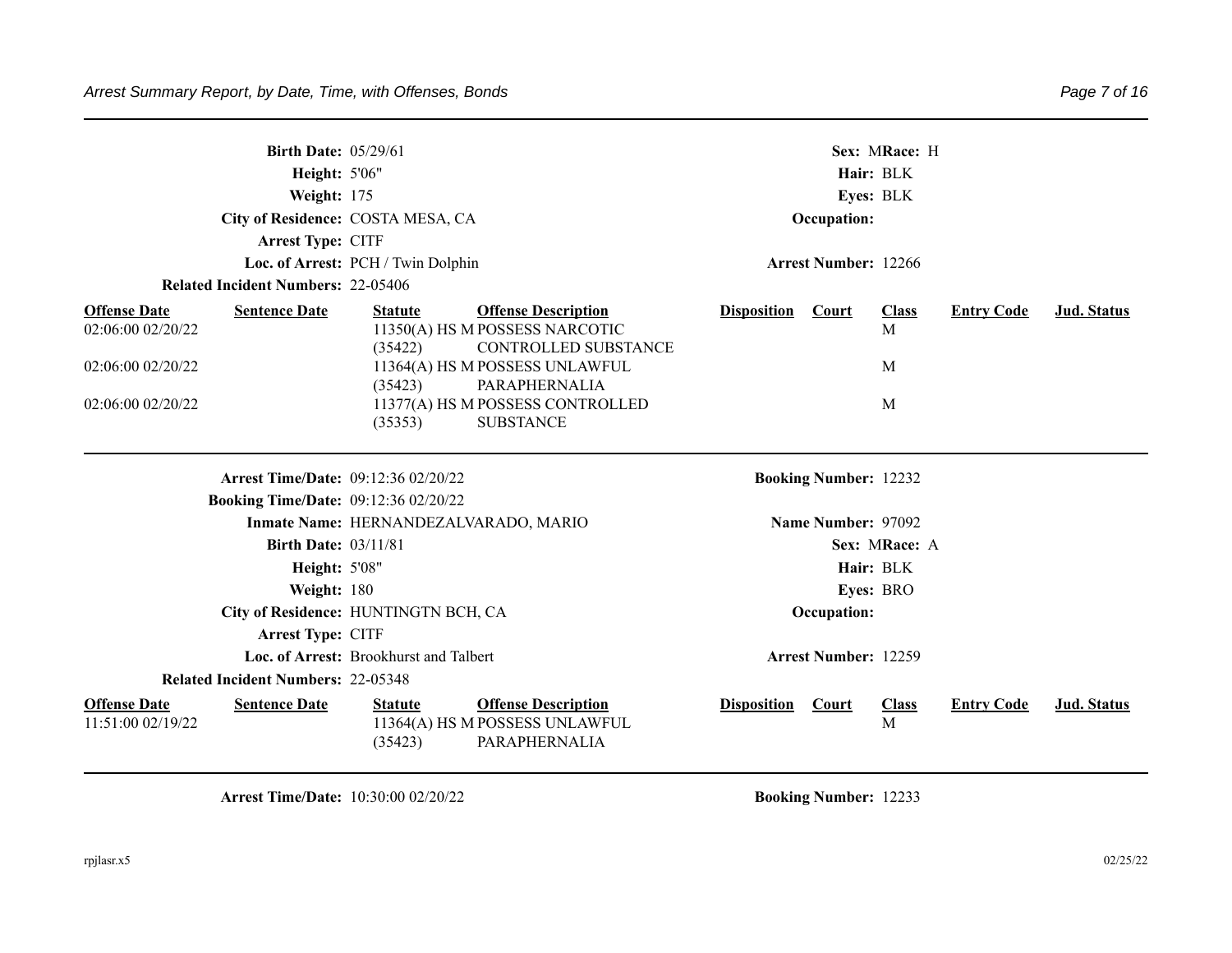|                                          | <b>Booking Time/Date: 10:30:00 02/20/22</b> |                                            |                                                                                    |                    |                              |                   |                   |             |
|------------------------------------------|---------------------------------------------|--------------------------------------------|------------------------------------------------------------------------------------|--------------------|------------------------------|-------------------|-------------------|-------------|
|                                          |                                             | Inmate Name: LE, TRI QUANG                 |                                                                                    |                    | Name Number: 1354            |                   |                   |             |
|                                          | <b>Birth Date: 07/22/81</b>                 |                                            |                                                                                    |                    |                              |                   |                   |             |
|                                          | <b>Height: 5'10"</b>                        |                                            |                                                                                    |                    | Hair: BRN                    |                   |                   |             |
|                                          | Weight: 180                                 |                                            |                                                                                    |                    |                              | Eyes: BRN         |                   |             |
|                                          | City of Residence: FOUNTAIN VALLEY, CA      |                                            |                                                                                    |                    | Occupation:                  |                   |                   |             |
|                                          | <b>Arrest Type: BOOK</b>                    |                                            |                                                                                    |                    |                              |                   |                   |             |
|                                          |                                             | Loc. of Arrest: MAGNOLIA ST& EL PRESIDENTE |                                                                                    |                    | <b>Arrest Number: 12260</b>  |                   |                   |             |
|                                          | <b>Related Incident Numbers: 22-05419</b>   |                                            |                                                                                    |                    |                              |                   |                   |             |
| <b>Offense Date</b><br>10:30:00 02/20/22 | <b>Sentence Date</b>                        | <b>Statute</b><br>(35353)                  | <b>Offense Description</b><br>11377(A) HS M POSSESS CONTROLLED<br><b>SUBSTANCE</b> | <b>Disposition</b> | Court                        | <b>Class</b><br>M | <b>Entry Code</b> | Jud. Status |
| 10:30:00 02/20/22                        |                                             | (52136)                                    | 417(A)(1) PC MEXHIBIT DEADLY WEAPON<br>OTHER THAN FIREARM                          | 3                  |                              | M                 |                   |             |
| 10:30:00 02/20/22                        |                                             | <b>WARRANT</b><br><b>NFV</b>               | NON FV WARRANT (FELONY)                                                            | 2                  |                              | $\mathbf{O}$      |                   |             |
|                                          | <b>Arrest Time/Date: 22:32:00 02/20/22</b>  |                                            |                                                                                    |                    | <b>Booking Number: 12234</b> |                   |                   |             |
|                                          | <b>Booking Time/Date: 22:32:00 02/20/22</b> |                                            |                                                                                    |                    |                              |                   |                   |             |
|                                          |                                             | Inmate Name: FELIXOSORIO, JAVIER           |                                                                                    |                    | Name Number: 97121           |                   |                   |             |
|                                          | <b>Birth Date: 05/27/75</b>                 |                                            |                                                                                    |                    |                              | Sex: MRace: W     |                   |             |
|                                          | Height: 5'09"                               |                                            |                                                                                    |                    |                              | Hair: BRN         |                   |             |
|                                          | Weight: 160                                 |                                            |                                                                                    |                    |                              | Eyes: BRN         |                   |             |
|                                          | City of Residence: ANAHEIM, CA              |                                            |                                                                                    |                    | Occupation:                  |                   |                   |             |
|                                          | Arrest Type: CITF                           |                                            |                                                                                    |                    |                              |                   |                   |             |
|                                          |                                             | Loc. of Arrest: ROSEMARY/NEWHOPE           |                                                                                    |                    | <b>Arrest Number: 12261</b>  |                   |                   |             |
|                                          | <b>Related Incident Numbers: 22-05482</b>   |                                            |                                                                                    |                    |                              |                   |                   |             |
| <b>Offense Date</b><br>22:32:00 02/20/22 | <b>Sentence Date</b>                        | <b>Statute</b><br>20002(a)                 | <b>Offense Description</b><br>Hit and run with property damage                     | <b>Disposition</b> | <b>Court</b>                 | <b>Class</b><br>M | <b>Entry Code</b> | Jud. Status |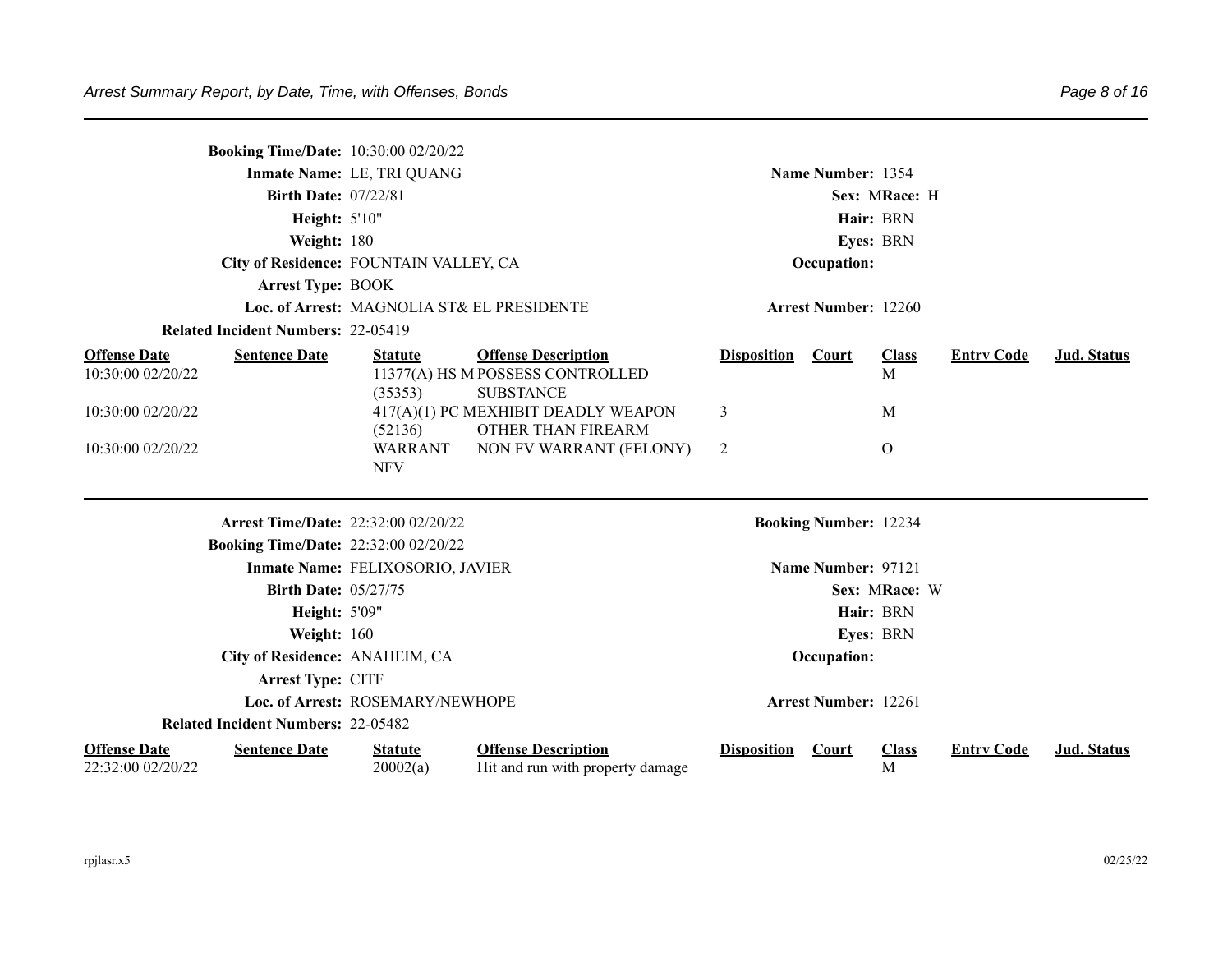|                                          | <b>Arrest Time/Date: 01:06:00 02/21/22</b><br><b>Booking Time/Date: 02:11:59 02/21/22</b> |                                          |                                                                                                          |                    | <b>Booking Number: 12236</b> |                   |                   |                    |
|------------------------------------------|-------------------------------------------------------------------------------------------|------------------------------------------|----------------------------------------------------------------------------------------------------------|--------------------|------------------------------|-------------------|-------------------|--------------------|
|                                          |                                                                                           | Inmate Name: WORDEN, BRENDAN JAMES       |                                                                                                          |                    | Name Number: 97132           |                   |                   |                    |
|                                          | <b>Birth Date: 01/29/98</b>                                                               |                                          |                                                                                                          |                    |                              | Sex: FRace:       |                   |                    |
|                                          | Height: 5'06"                                                                             |                                          |                                                                                                          |                    |                              | Hair: BLN         |                   |                    |
|                                          | Weight: 135                                                                               |                                          |                                                                                                          |                    |                              | Eyes: BLU         |                   |                    |
|                                          | City of Residence: HUNTINGTN BCH, CA                                                      |                                          |                                                                                                          |                    | Occupation:                  |                   |                   |                    |
|                                          | Arrest Type: CITF                                                                         |                                          |                                                                                                          |                    |                              |                   |                   |                    |
|                                          |                                                                                           | Loc. of Arrest: 9065 warner ave          |                                                                                                          |                    | <b>Arrest Number: 12263</b>  |                   |                   |                    |
|                                          | <b>Related Incident Numbers: 22-05491</b>                                                 |                                          |                                                                                                          |                    |                              |                   |                   |                    |
| <b>Offense Date</b><br>01:06:00 02/21/22 | <b>Sentence Date</b>                                                                      | <b>Statute</b><br>4462.5 VC M<br>(25065) | <b>Offense Description</b><br>DISPLAY ON VEHICLE/PRESENT 3<br>TO OFFICER UNLAWFUL<br><b>REGISTRATION</b> | <b>Disposition</b> | <b>Court</b>                 | <b>Class</b><br>M | <b>Entry Code</b> | Jud. Status        |
|                                          | <b>Arrest Time/Date: 03:30:26 02/21/22</b>                                                |                                          |                                                                                                          |                    | <b>Booking Number: 12237</b> |                   |                   |                    |
|                                          | <b>Booking Time/Date: 03:30:26 02/21/22</b>                                               |                                          |                                                                                                          |                    |                              |                   |                   |                    |
|                                          |                                                                                           | Inmate Name: BAIN, ELIZABETH BELLE       |                                                                                                          |                    | Name Number: 97134           |                   |                   |                    |
|                                          | <b>Birth Date: 10/12/66</b>                                                               |                                          |                                                                                                          |                    |                              | Sex: MRace: V     |                   |                    |
|                                          | Height: 5'09"                                                                             |                                          |                                                                                                          |                    |                              | Hair: BLK         |                   |                    |
|                                          | Weight: 140                                                                               |                                          |                                                                                                          |                    |                              | <b>Eyes: BRN</b>  |                   |                    |
|                                          | City of Residence: FONTANA, CA                                                            |                                          |                                                                                                          |                    | Occupation:                  |                   |                   |                    |
|                                          | Arrest Type: CITF                                                                         |                                          |                                                                                                          |                    |                              |                   |                   |                    |
|                                          |                                                                                           | Loc. of Arrest: 16121 brookhurst         |                                                                                                          |                    | <b>Arrest Number: 12264</b>  |                   |                   |                    |
|                                          | <b>Related Incident Numbers: 22-04545</b>                                                 |                                          |                                                                                                          |                    |                              |                   |                   |                    |
| <b>Offense Date</b>                      | <b>Sentence Date</b>                                                                      | <b>Statute</b>                           | <b>Offense Description</b>                                                                               | <b>Disposition</b> | Court                        | <b>Class</b>      | <b>Entry Code</b> | <b>Jud. Status</b> |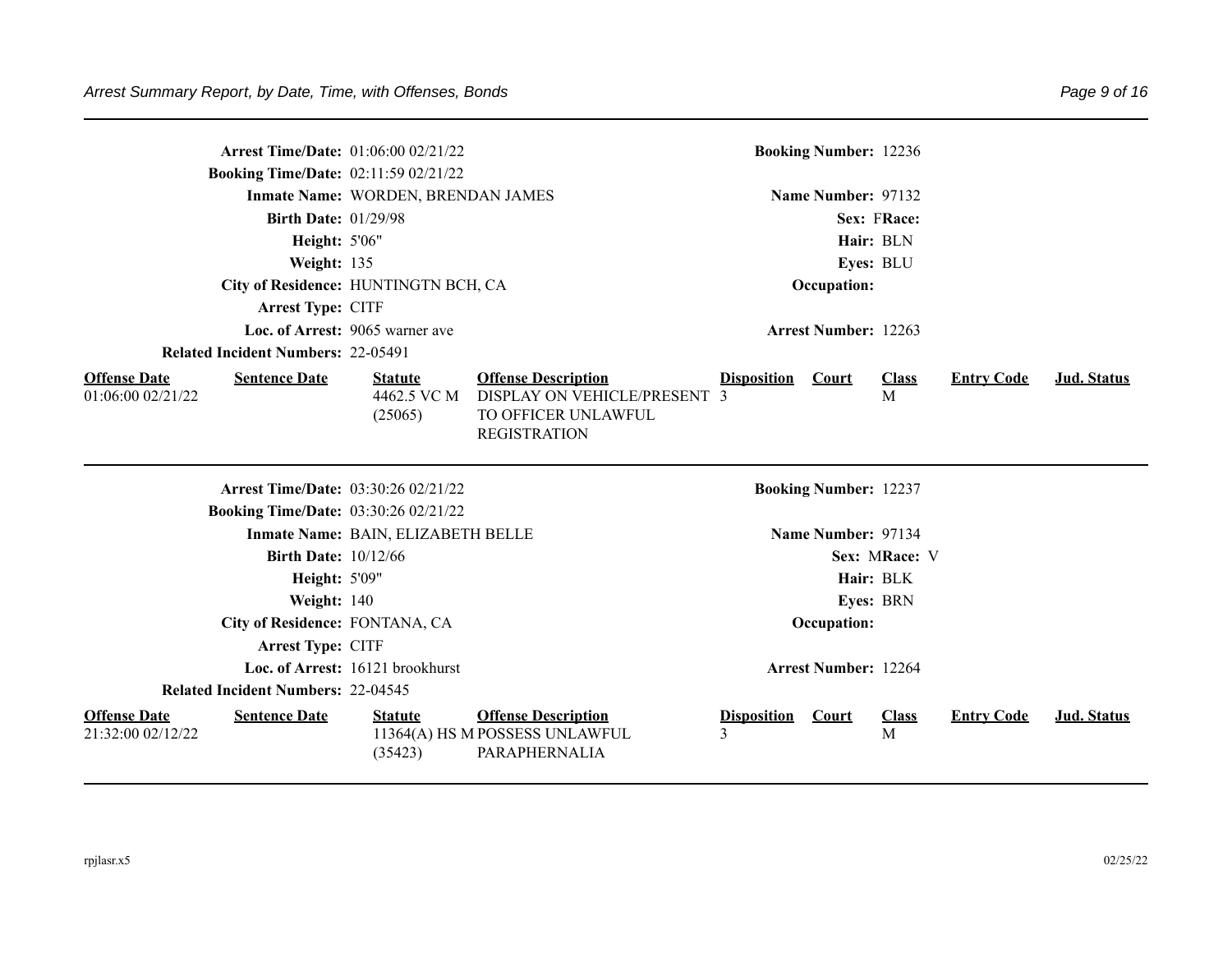| <b>Arrest Time/Date: 16:54:00 02/22/22</b><br><b>Booking Time/Date: 16:54:00 02/22/22</b> |                                   |                                                                                             |                    | <b>Booking Number: 12242</b> |                   |                   |             |
|-------------------------------------------------------------------------------------------|-----------------------------------|---------------------------------------------------------------------------------------------|--------------------|------------------------------|-------------------|-------------------|-------------|
|                                                                                           | Inmate Name: NGUYEN, CUONG TUAN   |                                                                                             |                    | Name Number: 94662           |                   |                   |             |
| <b>Birth Date: 08/30/86</b>                                                               |                                   |                                                                                             |                    |                              | Sex: MRace: H     |                   |             |
| Height: '"                                                                                |                                   |                                                                                             |                    | Hair:                        |                   |                   |             |
| Weight: 0                                                                                 |                                   |                                                                                             |                    | <b>Eyes:</b>                 |                   |                   |             |
| City of Residence: GARDEN GROVE, CA                                                       |                                   |                                                                                             |                    | Occupation:                  |                   |                   |             |
| <b>Arrest Type: BOOK</b>                                                                  |                                   |                                                                                             |                    |                              |                   |                   |             |
|                                                                                           | Loc. of Arrest: 10200 Slater Ave  |                                                                                             |                    | <b>Arrest Number: 12269</b>  |                   |                   |             |
| <b>Related Incident Numbers:</b> , 21-39723                                               |                                   |                                                                                             |                    |                              |                   |                   |             |
| <b>Offense Date</b><br><b>Sentence Date</b><br>**.**.** **/**/**                          | <b>Statute</b>                    | <b>Offense Description</b>                                                                  | <b>Disposition</b> | <b>Court</b>                 | <b>Class</b>      | <b>Entry Code</b> | Jud. Status |
| 16:54:00 02/22/22                                                                         | <b>TIME</b><br>(35175)            | Record for Time Tracking Only<br>11379(A) HS F TRANSPORT/ETC CONTROLLED<br><b>SUBSTANCE</b> |                    |                              | ${\bf F}$         |                   | <b>OUT</b>  |
| <b>Arrest Time/Date: 05:00:56 02/23/22</b>                                                |                                   |                                                                                             |                    | <b>Booking Number: 12241</b> |                   |                   |             |
| <b>Booking Time/Date: 05:00:56 02/23/22</b>                                               |                                   |                                                                                             |                    |                              |                   |                   |             |
|                                                                                           | Inmate Name: ORANTESVIDES, MOISES |                                                                                             |                    | Name Number: 97165           |                   |                   |             |
|                                                                                           | <b>SALVADOR</b>                   |                                                                                             |                    |                              |                   |                   |             |
| <b>Birth Date: 01/22/01</b>                                                               |                                   |                                                                                             |                    |                              | Sex: MRace: W     |                   |             |
| <b>Height: 5'04"</b>                                                                      |                                   |                                                                                             |                    |                              | Hair: GRY         |                   |             |
| Weight: 162                                                                               |                                   |                                                                                             |                    |                              | Eyes: GRN         |                   |             |
| City of Residence: ANAHEIM, CA                                                            |                                   |                                                                                             |                    | Occupation:                  |                   |                   |             |
| Arrest Type: CITF                                                                         |                                   |                                                                                             |                    |                              |                   |                   |             |
|                                                                                           | Loc. of Arrest: LILAC/STERLING    |                                                                                             |                    | <b>Arrest Number: 12268</b>  |                   |                   |             |
| <b>Related Incident Numbers: 22-05722</b>                                                 |                                   |                                                                                             |                    |                              |                   |                   |             |
| <b>Offense Date</b><br><b>Sentence Date</b><br>01:11:00 02/23/22                          | <b>Statute</b><br>4462.5          | <b>Offense Description</b><br>False evidence of registration                                | <b>Disposition</b> | Court                        | <b>Class</b><br>M | <b>Entry Code</b> | Jud. Status |

Page 10 of 16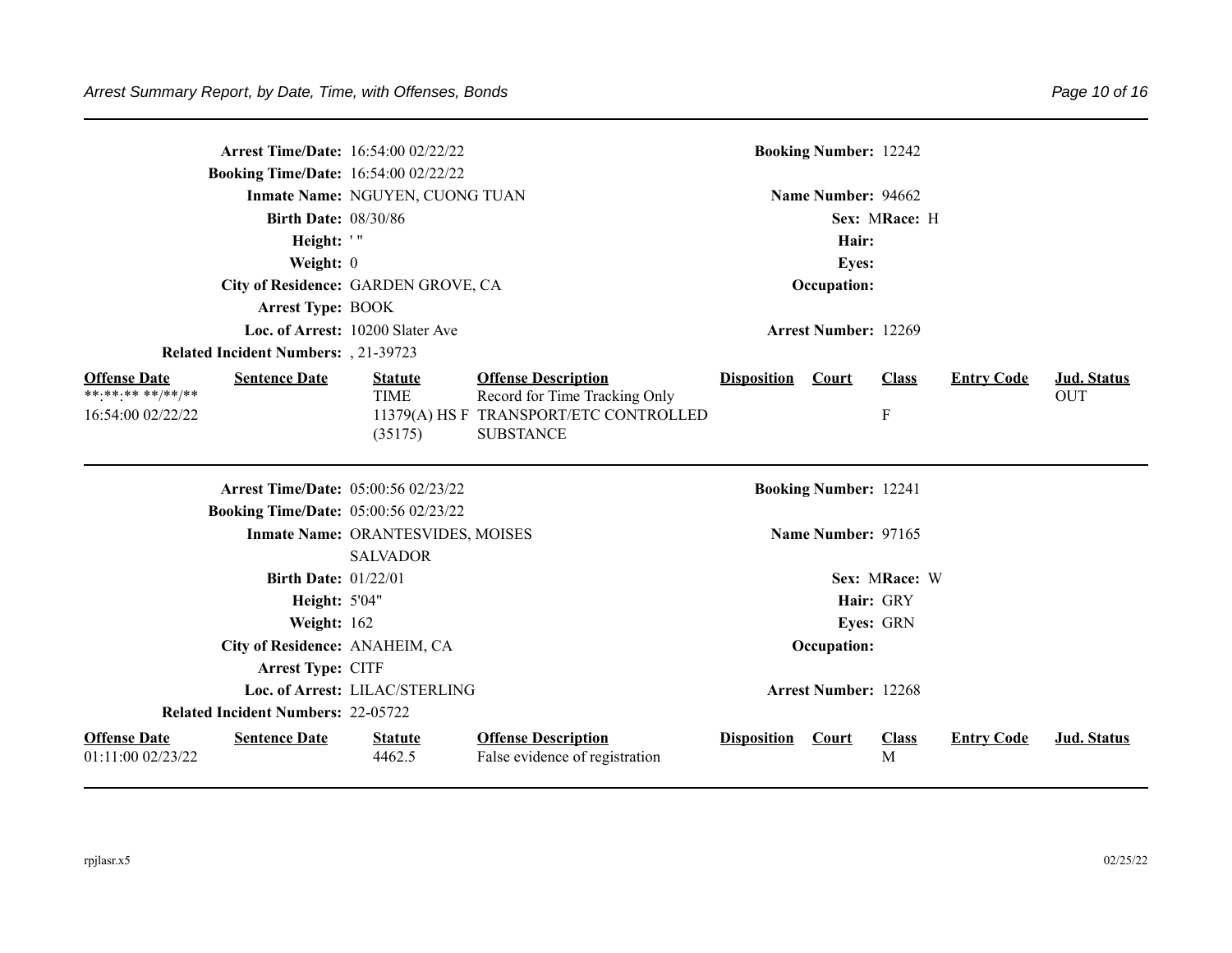|                                                                                    |                             | <b>Arrest Time/Date: 08:45:00 02/23/22</b>      |                                                                                                                                                                                |                          | <b>Booking Number: 12243</b> |                             |                   |             |
|------------------------------------------------------------------------------------|-----------------------------|-------------------------------------------------|--------------------------------------------------------------------------------------------------------------------------------------------------------------------------------|--------------------------|------------------------------|-----------------------------|-------------------|-------------|
|                                                                                    |                             | <b>Booking Time/Date: 08:45:00 02/23/22</b>     |                                                                                                                                                                                |                          |                              |                             |                   |             |
|                                                                                    |                             | Inmate Name: DAILITKA, MICHAEL JAY              |                                                                                                                                                                                |                          | Name Number: 53606           |                             |                   |             |
|                                                                                    | <b>Birth Date: 12/31/66</b> |                                                 |                                                                                                                                                                                |                          |                              | Sex: MRace: H               |                   |             |
|                                                                                    | <b>Height: 5'00"</b>        |                                                 |                                                                                                                                                                                |                          | Hair: BLK                    |                             |                   |             |
|                                                                                    | Weight: 120                 |                                                 |                                                                                                                                                                                |                          | Eyes: BLK                    |                             |                   |             |
|                                                                                    |                             | City of Residence: TUSTIN, CA                   |                                                                                                                                                                                |                          | Occupation:                  |                             |                   |             |
|                                                                                    | <b>Arrest Type: BOOK</b>    |                                                 |                                                                                                                                                                                |                          |                              |                             |                   |             |
|                                                                                    |                             | Loc. of Arrest: 16111 Harbor                    |                                                                                                                                                                                |                          | <b>Arrest Number: 12270</b>  |                             |                   |             |
| <b>Related Incident Numbers: 22-05744</b>                                          |                             |                                                 |                                                                                                                                                                                |                          |                              |                             |                   |             |
| <b>Offense Date</b><br>08:45:00 02/23/22<br>08:45:00 02/23/22<br>08:45:00 02/23/22 | <b>Sentence Date</b>        | <b>Statute</b><br>(35423)<br>(35353)<br>(32131) | <b>Offense Description</b><br>11364(A) HS M POSSESS UNLAWFUL<br>PARAPHERNALIA<br>11377(A) HS M POSSESS CONTROLLED<br><b>SUBSTANCE</b><br>602.1(A) PC M TRESPASS OBSTR BUS OPRN | <b>Disposition</b> Court |                              | <b>Class</b><br>M<br>M<br>M | <b>Entry Code</b> | Jud. Status |
|                                                                                    |                             | <b>Arrest Time/Date: 19:20:17 02/23/22</b>      |                                                                                                                                                                                |                          | <b>Booking Number: 12244</b> |                             |                   |             |
|                                                                                    |                             | <b>Booking Time/Date: 19:20:17 02/23/22</b>     |                                                                                                                                                                                |                          |                              |                             |                   |             |
|                                                                                    |                             | Inmate Name: GARCIACAHUANTZI, FABIAN            |                                                                                                                                                                                |                          | Name Number: 90242           |                             |                   |             |
|                                                                                    | <b>Birth Date: 07/16/85</b> |                                                 |                                                                                                                                                                                |                          |                              | Sex: MRace: H               |                   |             |
|                                                                                    | Height:                     |                                                 |                                                                                                                                                                                |                          | Hair: BLK                    |                             |                   |             |
|                                                                                    | Weight: 0                   |                                                 |                                                                                                                                                                                |                          |                              | <b>Eyes: BRN</b>            |                   |             |
|                                                                                    |                             | City of Residence: BAKERSFIELD, CA              |                                                                                                                                                                                |                          | Occupation:                  |                             |                   |             |
|                                                                                    | <b>Arrest Type: BOOK</b>    |                                                 |                                                                                                                                                                                |                          |                              |                             |                   |             |
|                                                                                    |                             | Loc. of Arrest: EUCLID/WARNER                   |                                                                                                                                                                                |                          | <b>Arrest Number: 12271</b>  |                             |                   |             |
| <b>Related Incident Numbers: 22-05726</b>                                          |                             |                                                 |                                                                                                                                                                                |                          |                              |                             |                   |             |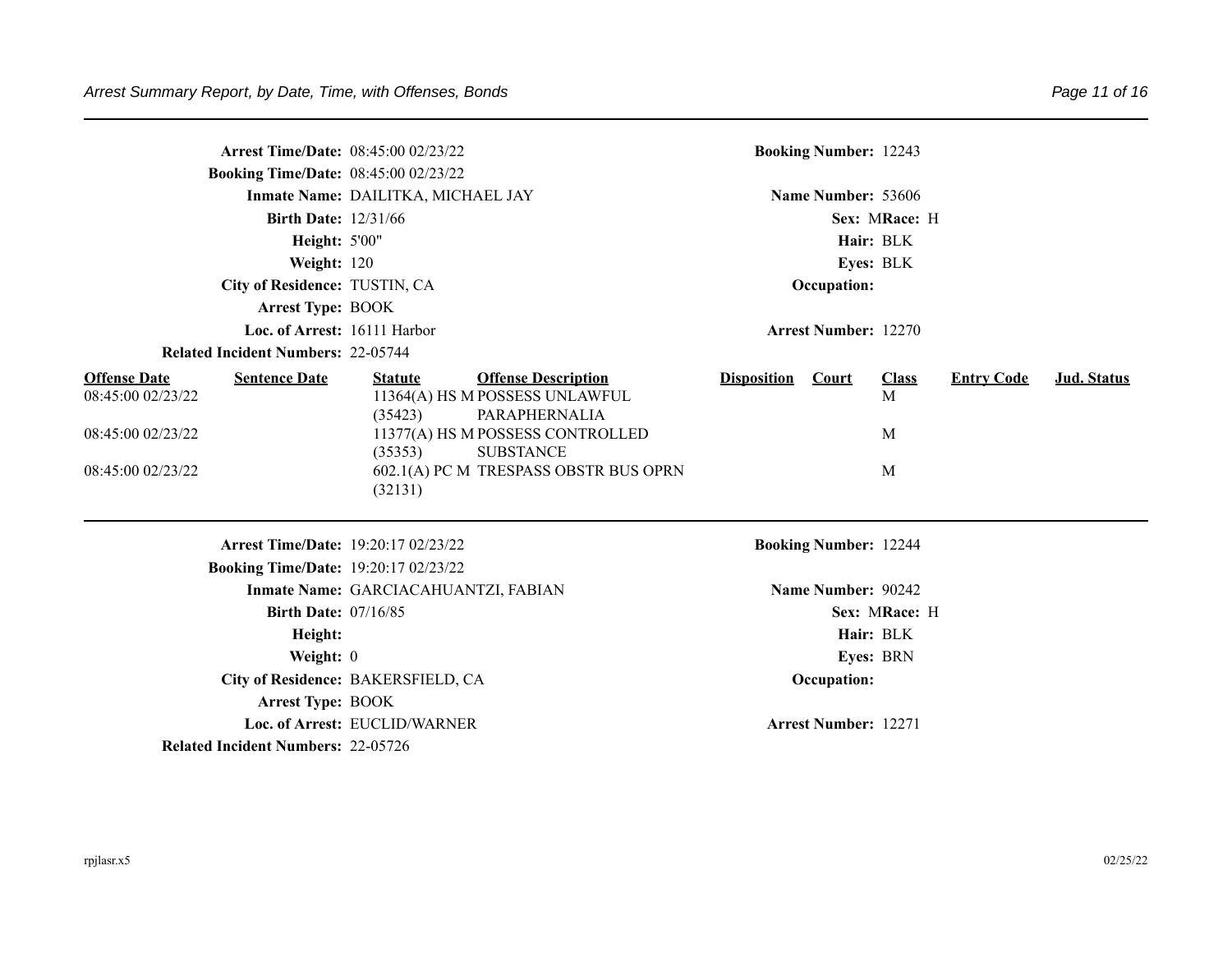| <b>Offense Date</b><br>03:15:04 02/23/22<br>03:15:04 02/23/22 | <b>Sentence Date</b>                                                               | <b>Statute</b><br>466 PC M<br>(22012)<br><b>WARRANT</b><br><b>NFV</b> | <b>Offense Description</b><br>POSSESS/ETC BURGLARY TOOLS<br>NON FV WARRANT (FELONY) | <b>Disposition</b> | Court                        | <b>Class</b><br>M<br>$\mathbf F$ | <b>Entry Code</b> | Jud. Status        |
|---------------------------------------------------------------|------------------------------------------------------------------------------------|-----------------------------------------------------------------------|-------------------------------------------------------------------------------------|--------------------|------------------------------|----------------------------------|-------------------|--------------------|
|                                                               | Arrest Time/Date: 19:25:26 02/23/22<br><b>Booking Time/Date: 19:25:26 02/23/22</b> |                                                                       |                                                                                     |                    | <b>Booking Number: 12245</b> |                                  |                   |                    |
|                                                               |                                                                                    | Inmate Name: GONZALEZSOTO, BRANDON                                    |                                                                                     |                    | Name Number: 92751           |                                  |                   |                    |
|                                                               | <b>Birth Date: 08/20/99</b>                                                        |                                                                       |                                                                                     |                    |                              | Sex: MRace: H                    |                   |                    |
|                                                               | <b>Height: 5'10"</b>                                                               |                                                                       |                                                                                     |                    |                              | Hair: BRO                        |                   |                    |
|                                                               | Weight: 195                                                                        |                                                                       |                                                                                     |                    |                              | Eyes: BRO                        |                   |                    |
|                                                               | City of Residence: ANAHEIM, CA                                                     |                                                                       |                                                                                     |                    | Occupation:                  |                                  |                   |                    |
|                                                               | <b>Arrest Type: BOOK</b>                                                           |                                                                       |                                                                                     |                    |                              |                                  |                   |                    |
|                                                               |                                                                                    | Loc. of Arrest: EUCLID/WARNER                                         |                                                                                     |                    | <b>Arrest Number: 12272</b>  |                                  |                   |                    |
|                                                               | <b>Related Incident Numbers: 22-05726</b>                                          |                                                                       |                                                                                     |                    |                              |                                  |                   |                    |
| <b>Offense Date</b><br>03:15:04 02/23/22                      | <b>Sentence Date</b>                                                               | <b>Statute</b><br>466 PC M<br>(22012)                                 | <b>Offense Description</b><br>POSSESS/ETC BURGLARY TOOLS                            | <b>Disposition</b> | Court                        | <b>Class</b><br>M                | <b>Entry Code</b> | <b>Jud. Status</b> |
| 03:15:04 02/23/22                                             |                                                                                    | <b>WARRANT</b><br><b>NFV</b>                                          | NON FV WARRANT (FELONY)                                                             |                    |                              | $\boldsymbol{\mathrm{F}}$        |                   |                    |
|                                                               | Arrest Time/Date: 01:45:23 02/24/22                                                |                                                                       |                                                                                     |                    | <b>Booking Number: 12247</b> |                                  |                   |                    |
|                                                               | <b>Booking Time/Date: 04:16:26 02/24/22</b>                                        |                                                                       |                                                                                     |                    |                              |                                  |                   |                    |
|                                                               |                                                                                    | Inmate Name: ZAVALA, GILBERTO                                         |                                                                                     |                    | Name Number: 97184           |                                  |                   |                    |
|                                                               | <b>Birth Date: 12/19/88</b>                                                        |                                                                       |                                                                                     |                    |                              | Sex: MRace: H                    |                   |                    |
|                                                               | Height: 6'01"                                                                      |                                                                       |                                                                                     |                    |                              | Hair: BRN                        |                   |                    |
|                                                               | Weight: 221                                                                        |                                                                       |                                                                                     |                    |                              | Eyes: BRN                        |                   |                    |
|                                                               | City of Residence: CORONA, CA                                                      |                                                                       |                                                                                     |                    | Occupation:                  |                                  |                   |                    |
|                                                               | Arrest Type: CITF                                                                  |                                                                       |                                                                                     |                    |                              |                                  |                   |                    |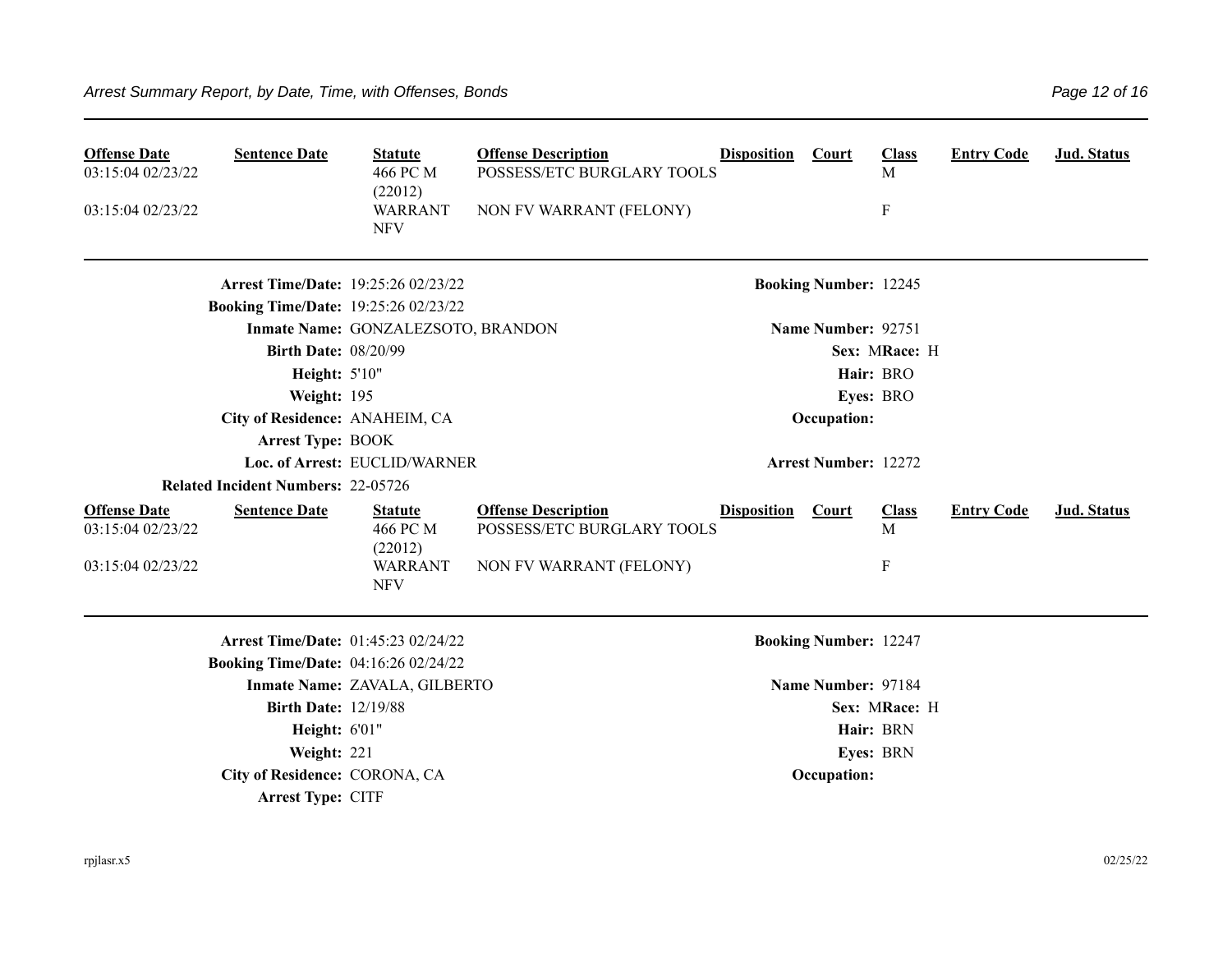| <b>Related Incident Numbers: 22-05839</b>                     | <b>Arrest Number: 12274</b>                                                               |                                      |                                                                                                                    |                             |                              |                        |                   |                    |  |  |  |
|---------------------------------------------------------------|-------------------------------------------------------------------------------------------|--------------------------------------|--------------------------------------------------------------------------------------------------------------------|-----------------------------|------------------------------|------------------------|-------------------|--------------------|--|--|--|
| <b>Offense Date</b><br>02:26:36 02/24/22<br>02:26:36 02/24/22 | <b>Sentence Date</b>                                                                      | <b>Statute</b><br>(35423)<br>(47014) | <b>Offense Description</b><br>11364(A) HS M POSSESS UNLAWFUL<br>PARAPHERNALIA<br>148.9(A) PC M GIVE FALSE ID TO PO | <b>Disposition</b>          | <b>Court</b>                 | <b>Class</b><br>M<br>M | <b>Entry Code</b> | Jud. Status        |  |  |  |
|                                                               | <b>Arrest Time/Date: 08:08:44 02/24/22</b><br><b>Booking Time/Date: 08:08:44 02/24/22</b> |                                      |                                                                                                                    |                             | <b>Booking Number: 12248</b> |                        |                   |                    |  |  |  |
| Inmate Name: MORENO, RONALD MARIO                             |                                                                                           |                                      |                                                                                                                    | Name Number: 41998          |                              |                        |                   |                    |  |  |  |
| <b>Birth Date: 10/06/62</b>                                   |                                                                                           |                                      |                                                                                                                    | Sex: MRace:                 |                              |                        |                   |                    |  |  |  |
| Height: 5'10"                                                 |                                                                                           |                                      |                                                                                                                    | Hair: BRN                   |                              |                        |                   |                    |  |  |  |
|                                                               | Weight: 165                                                                               |                                      |                                                                                                                    |                             | Eyes: BRN                    |                        |                   |                    |  |  |  |
|                                                               | City of Residence: FOUNTAIN VALLEY, CA                                                    |                                      |                                                                                                                    | Occupation:                 |                              |                        |                   |                    |  |  |  |
|                                                               | <b>Arrest Type: BOOK</b><br>Loc. of Arrest: 17601 SANTA CATALINA CIRCLE,                  |                                      |                                                                                                                    |                             |                              |                        |                   |                    |  |  |  |
|                                                               |                                                                                           |                                      |                                                                                                                    | <b>Arrest Number: 12275</b> |                              |                        |                   |                    |  |  |  |
|                                                               |                                                                                           | FOUNTAIN VALLEY, CA 92708            |                                                                                                                    |                             |                              |                        |                   |                    |  |  |  |
|                                                               | <b>Related Incident Numbers: 22-05831</b>                                                 |                                      |                                                                                                                    |                             |                              |                        |                   |                    |  |  |  |
| <b>Offense Date</b>                                           | <b>Sentence Date</b>                                                                      | <b>Statute</b>                       | <b>Offense Description</b>                                                                                         | <b>Disposition</b> Court    |                              | <b>Class</b>           | <b>Entry Code</b> | <b>Jud. Status</b> |  |  |  |
|                                                               |                                                                                           |                                      |                                                                                                                    |                             |                              |                        |                   |                    |  |  |  |
|                                                               | <b>Arrest Time/Date: 09:15:00 02/24/22</b>                                                |                                      |                                                                                                                    |                             | <b>Booking Number: 12252</b> |                        |                   |                    |  |  |  |
|                                                               | <b>Booking Time/Date: 09:15:00 02/24/22</b>                                               |                                      |                                                                                                                    |                             |                              |                        |                   |                    |  |  |  |
|                                                               |                                                                                           | Inmate Name: ROMERO, SAUL            |                                                                                                                    | Name Number: 97198          |                              |                        |                   |                    |  |  |  |
|                                                               | <b>Birth Date: 10/01/74</b>                                                               |                                      |                                                                                                                    | Sex: FRace: W               |                              |                        |                   |                    |  |  |  |
|                                                               | Height: '"                                                                                |                                      |                                                                                                                    | Hair:                       |                              |                        |                   |                    |  |  |  |
|                                                               | Weight: 0                                                                                 |                                      |                                                                                                                    | <b>Eyes:</b>                |                              |                        |                   |                    |  |  |  |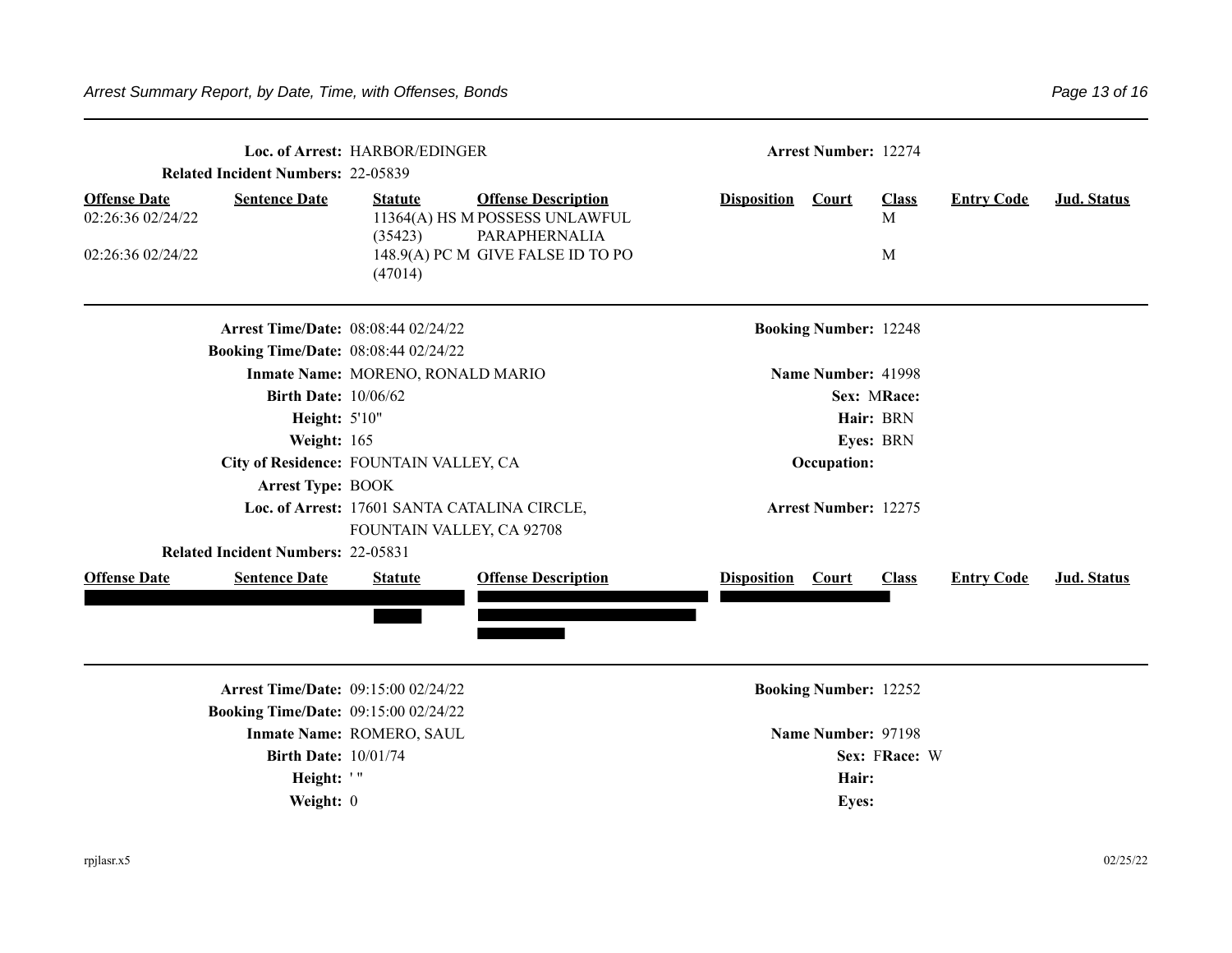| City of Residence: LA HABRA, CA                                                          |                      |                           | Occupation:                                                                   |                             |              |                   |                   |                    |  |
|------------------------------------------------------------------------------------------|----------------------|---------------------------|-------------------------------------------------------------------------------|-----------------------------|--------------|-------------------|-------------------|--------------------|--|
| <b>Arrest Type: CITF</b><br>Loc. of Arrest:<br><b>Related Incident Numbers: 22-05884</b> |                      |                           |                                                                               | <b>Arrest Number: 12279</b> |              |                   |                   |                    |  |
| <b>Offense Date</b><br>09:15:00 02/24/22                                                 | <b>Sentence Date</b> | <b>Statute</b><br>(35423) | <b>Offense Description</b><br>11364(A) HS M POSSESS UNLAWFUL<br>PARAPHERNALIA | <b>Disposition</b>          | <b>Court</b> | <b>Class</b><br>M | <b>Entry Code</b> | <u>Jud. Status</u> |  |



**Related Incident Numbers:** 

**No Offenses**

**Arrest Time/Date:** 14:57:22 02/24/22 **Booking Number:** 12249 **Booking Time/Date:** 14:57:22 02/24/22 **Inmate Name: TRUONG, LAN THI KIM <b>Name Number: 97174 Name Number: 97174 Birth Date:** 11/10/55 **Sex: MRace: W Height:**  $6'04''$  **Hair:** BLN **Weight:** 275 **Eyes: BLU City of Residence:** HUNTINGTN BCH, CA **Occupation: Arrest Type: CITF Loc. of Arrest: Brookhurst and Slater <b>Arrest Number: 12276**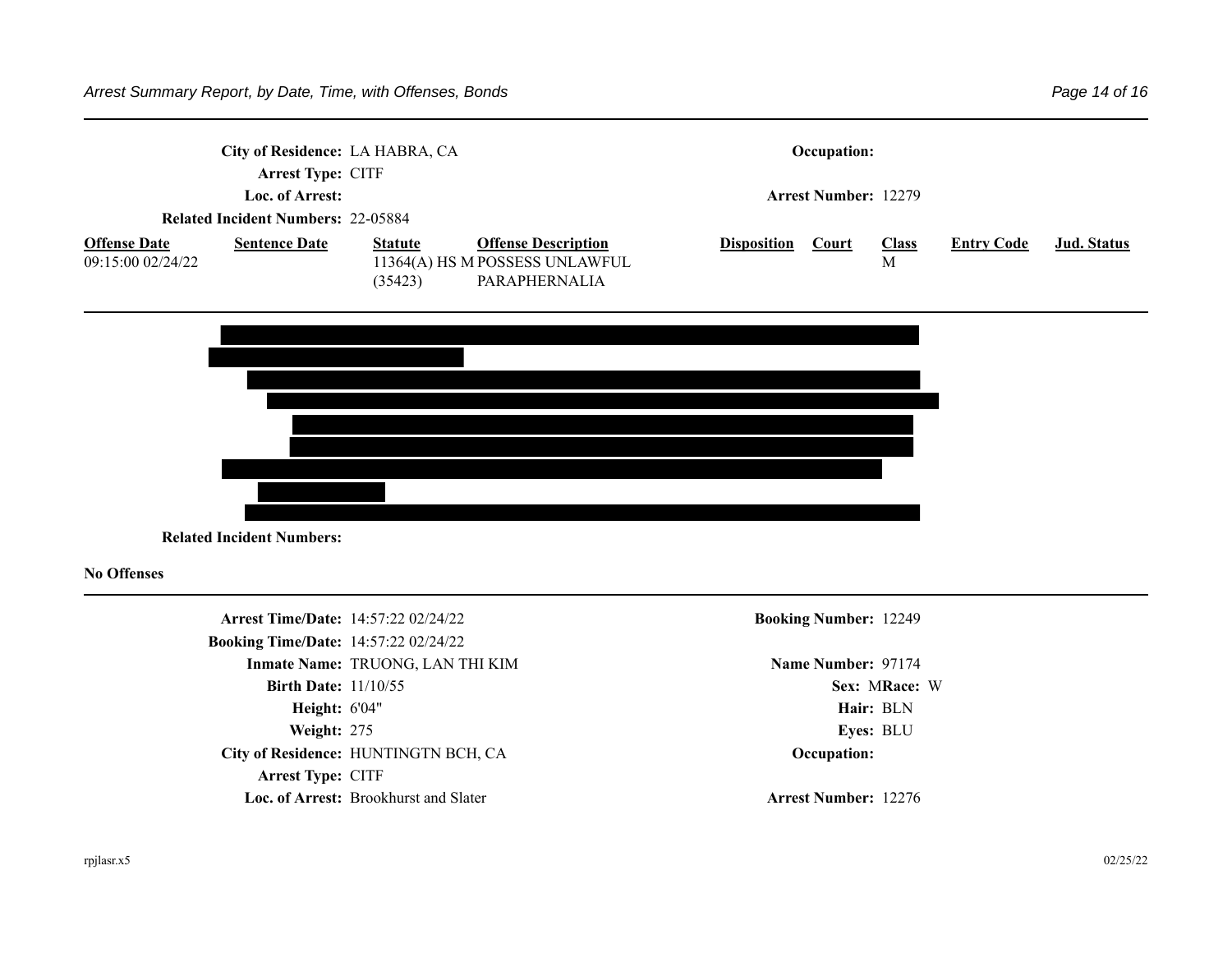|                                                               | <b>Related Incident Numbers: 22-05223</b>   |                                      |                                                                                                                                         |                             |                              |                        |                   |             |
|---------------------------------------------------------------|---------------------------------------------|--------------------------------------|-----------------------------------------------------------------------------------------------------------------------------------------|-----------------------------|------------------------------|------------------------|-------------------|-------------|
| <b>Offense Date</b><br>09:28:00 02/18/22                      | <b>Sentence Date</b>                        | <b>Statute</b><br>21651(b)           | <b>Offense Description</b><br>Driving the wrong way on a divid                                                                          | <b>Disposition</b><br>3     | <b>Court</b>                 | <b>Class</b><br>M      | <b>Entry Code</b> | Jud. Status |
|                                                               | Arrest Time/Date: 19:24:23 02/24/22         |                                      |                                                                                                                                         |                             | <b>Booking Number: 12253</b> |                        |                   |             |
|                                                               | <b>Booking Time/Date: 19:24:23 02/24/22</b> |                                      |                                                                                                                                         |                             |                              |                        |                   |             |
|                                                               |                                             | Inmate Name: THOMAS, DARRELL RAY     |                                                                                                                                         |                             | Name Number: 97200           |                        |                   |             |
|                                                               | <b>Birth Date: 08/25/67</b>                 |                                      | Sex: MRace: H                                                                                                                           |                             |                              |                        |                   |             |
|                                                               | <b>Height: 5'04"</b>                        |                                      |                                                                                                                                         |                             |                              |                        |                   |             |
|                                                               | Weight: 140                                 |                                      |                                                                                                                                         |                             |                              |                        |                   |             |
|                                                               | City of Residence: WESTMINSTER, CA          |                                      |                                                                                                                                         |                             | Occupation:                  |                        |                   |             |
|                                                               | Arrest Type: CITF                           |                                      |                                                                                                                                         |                             |                              |                        |                   |             |
| Loc. of Arrest: PCH/Twin Dolphin                              |                                             |                                      |                                                                                                                                         | <b>Arrest Number: 12280</b> |                              |                        |                   |             |
|                                                               | <b>Related Incident Numbers: 22-05406</b>   |                                      |                                                                                                                                         |                             |                              |                        |                   |             |
| <b>Offense Date</b><br>00:00:00 02/20/22<br>00:00:00 02/20/22 | <b>Sentence Date</b>                        | <b>Statute</b><br>(35422)<br>(35423) | <b>Offense Description</b><br>11350(A) HS M POSSESS NARCOTIC<br>CONTROLLED SUBSTANCE<br>11364(A) HS M POSSESS UNLAWFUL<br>PARAPHERNALIA | <b>Disposition</b>          | Court                        | <b>Class</b><br>M<br>M | <b>Entry Code</b> | Jud. Status |
|                                                               | <b>Arrest Time/Date: 23:54:18 02/24/22</b>  |                                      |                                                                                                                                         |                             | <b>Booking Number: 12254</b> |                        |                   |             |
| <b>Booking Time/Date: 23:54:18 02/24/22</b>                   |                                             |                                      |                                                                                                                                         |                             |                              |                        |                   |             |
|                                                               |                                             | Inmate Name: CAMPOS, HUGO DAVID      |                                                                                                                                         | Name Number: 97205          |                              |                        |                   |             |
| <b>Birth Date: 01/05/94</b>                                   |                                             |                                      |                                                                                                                                         |                             |                              |                        |                   |             |
| Height:                                                       |                                             |                                      |                                                                                                                                         |                             | Hair:                        |                        |                   |             |
| Weight:                                                       |                                             |                                      |                                                                                                                                         |                             | <b>Eyes:</b>                 |                        |                   |             |
|                                                               | City of Residence: COSTA MESA, CA           |                                      |                                                                                                                                         |                             | Occupation:                  |                        |                   |             |
|                                                               | <b>Arrest Type: BOOK</b>                    |                                      |                                                                                                                                         |                             |                              |                        |                   |             |
|                                                               |                                             | Loc. of Arrest: Euclid / Warner      |                                                                                                                                         |                             | <b>Arrest Number: 12281</b>  |                        |                   |             |